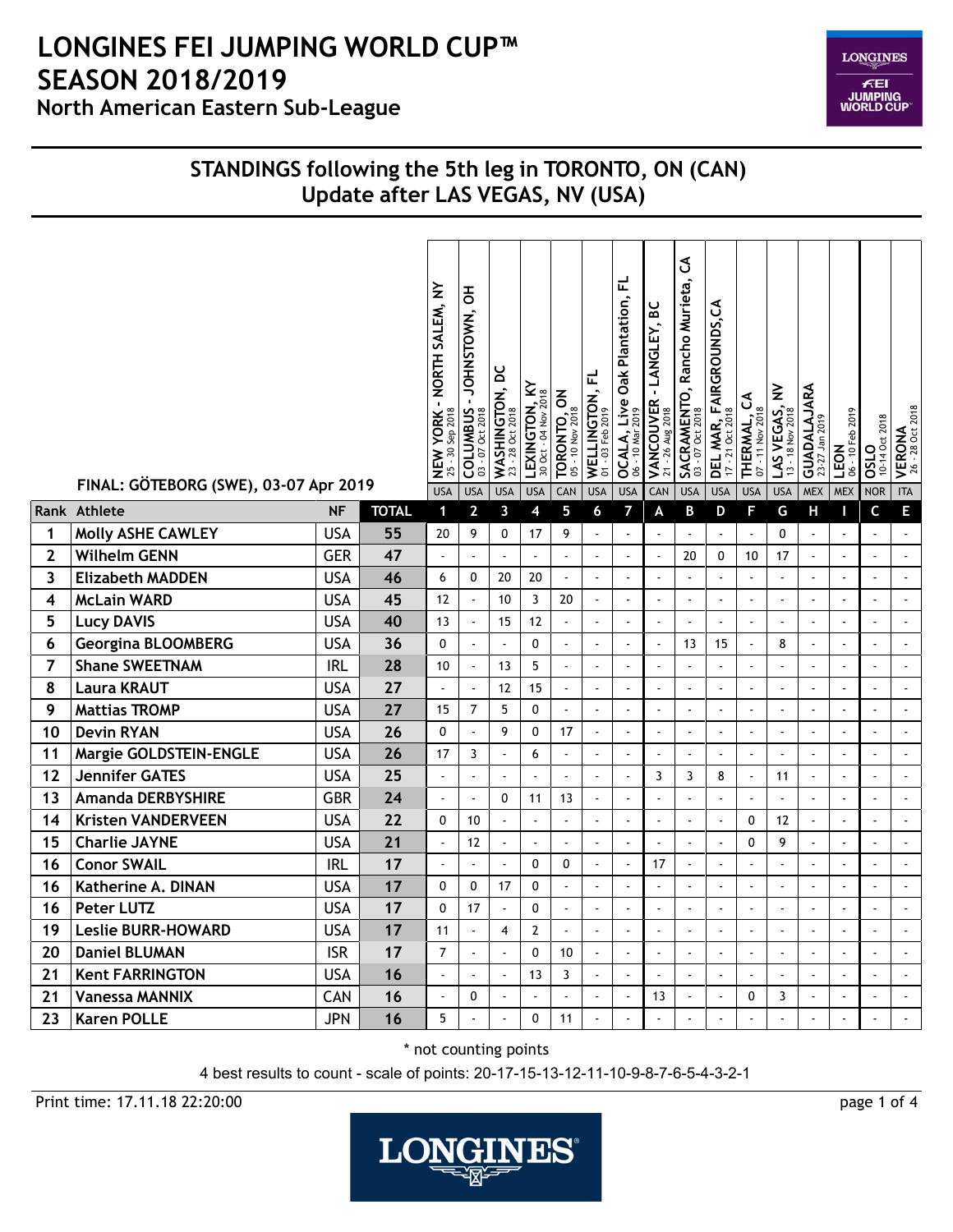|    | FINAL: GÖTEBORG (SWE), 03-07 Apr 2019 |            |                         | NEW YORK - NORTH SALEM, NY<br>25 - 30 Sep 2018<br><b>USA</b> | 공<br>JOHNSTOWN,<br><b>COLUMBUS</b><br>Oct 2018<br>$-0$<br>S<br><b>USA</b> | WASHINGTON, DC<br>23 - 28 Oct 2018<br><b>USA</b> | LEXINGTON, KY<br>30 Oct - 04 Nov 2018<br><b>USA</b> | <b>TORONTO, ON</b><br>05 - 10 Nov 2018<br>CAN | WELLINGTON, FL<br>01 - 03 Feb 2019<br><b>USA</b> | ᇆ<br>Oak Plantation,<br>OCALA, Live<br>$-10$ Mar<br><b>USA</b> | မိ<br>- LANGLEY,<br>VANCOUVER<br>$-26$ Aug $2018$<br>21<br>CAN | J<br>SACRAMENTO, Rancho Murieta,<br>03 - 07 Oct 2018<br><b>USA</b> | <b>DEL MAR, FAIRGROUNDS,CA</b><br>17 - 21 Oct 2018<br><b>USA</b> | ვ<br>$-11$ Nov 2018<br>THERMAL,<br><b>S</b><br><b>USA</b> | $\geq$<br>LAS VEGAS,<br>$-18$ Nov 2018<br>$\tilde{1}$<br><b>USA</b> | GUADALAJARA<br><b>MEX</b> | 06 - 10 Feb 2019<br>LEON<br><b>MEX</b> | 10-14 Oct 2018<br>OSLO<br>NOR | VERONA<br>26 - 28 Oct 2018<br><b>ITA</b> |
|----|---------------------------------------|------------|-------------------------|--------------------------------------------------------------|---------------------------------------------------------------------------|--------------------------------------------------|-----------------------------------------------------|-----------------------------------------------|--------------------------------------------------|----------------------------------------------------------------|----------------------------------------------------------------|--------------------------------------------------------------------|------------------------------------------------------------------|-----------------------------------------------------------|---------------------------------------------------------------------|---------------------------|----------------------------------------|-------------------------------|------------------------------------------|
|    | Rank Athlete                          | <b>NF</b>  | <b>TOTAL</b>            | 1                                                            | $\overline{2}$                                                            | 3                                                | 4                                                   | 5                                             | 6                                                | 7                                                              | A                                                              | B                                                                  | D                                                                | F                                                         | G                                                                   | Н                         |                                        | C                             | E                                        |
| 24 | <b>Andrew WELLES</b>                  | <b>USA</b> | 16                      | 4                                                            | 11                                                                        | 1                                                | $\Box$                                              | $\sim$                                        | $\overline{a}$                                   | ä,                                                             | $\blacksquare$                                                 | ä,                                                                 | $\blacksquare$                                                   | ÷,                                                        | $\blacksquare$                                                      | $\overline{a}$            | $\blacksquare$                         | $\sim$                        | $\hat{\phantom{a}}$                      |
| 25 | <b>Catherine TYREE</b>                | <b>USA</b> | 16                      | 0                                                            | $\blacksquare$                                                            | 6                                                | 10                                                  | 0                                             | ÷,                                               | ä,                                                             | $\ddot{\phantom{a}}$                                           | $\tilde{\phantom{a}}$                                              | $\sim$                                                           | ÷,                                                        | $\blacksquare$                                                      | ä,                        | $\blacksquare$                         |                               | $\mathbf{r}$                             |
| 26 | <b>Cormac HANLEY</b>                  | <b>IRL</b> | 15                      | 0                                                            | $\blacksquare$                                                            | $\overline{7}$                                   | $\overline{7}$                                      | 1                                             | ÷,                                               | $\overline{\phantom{a}}$                                       | $\overline{\phantom{a}}$                                       | $\sim$                                                             | $\overline{a}$                                                   | ÷,                                                        | $\mathbf{r}$                                                        | $\blacksquare$            | $\blacksquare$                         |                               | $\mathbf{r}$                             |
| 27 | <b>Charlie JACOBS</b>                 | <b>USA</b> | 14                      | 8                                                            | 4                                                                         | 2                                                | 0                                                   | $\sim$                                        | ÷,                                               | $\blacksquare$                                                 | $\mathbf 0$                                                    | $\blacksquare$                                                     | ÷,                                                               | $\ddot{\phantom{0}}$                                      | $\blacksquare$                                                      | $\blacksquare$            | $\blacksquare$                         |                               | $\overline{\phantom{a}}$                 |
| 28 | <b>Adrienne STERNLICHT</b>            | <b>USA</b> | 13                      | 0                                                            | $\ddot{\phantom{a}}$                                                      |                                                  | 8                                                   | 5                                             | $\ddot{\phantom{1}}$                             | $\blacksquare$                                                 |                                                                | $\blacksquare$                                                     | $\blacksquare$                                                   | $\ddot{\phantom{a}}$                                      | $\bullet$                                                           |                           | $\blacksquare$                         |                               | $\overline{\phantom{a}}$                 |
| 29 | <b>Sharn WORDLEY</b>                  | <b>NZL</b> | 12                      | ÷,                                                           | $\ddot{\phantom{a}}$                                                      |                                                  | 0                                                   | 12                                            |                                                  | $\blacksquare$                                                 |                                                                | $\overline{a}$                                                     |                                                                  | $\ddot{\phantom{0}}$                                      |                                                                     |                           | $\blacksquare$                         |                               | ÷,                                       |
| 30 | <b>Erynn BALLARD</b>                  | CAN        | 11                      | 0                                                            | $\overline{a}$                                                            | 11                                               | ä,                                                  | $\sim$                                        | ä,                                               | ä,                                                             | $\overline{\phantom{a}}$                                       | $\mathbf{r}$                                                       | ÷,                                                               | $\overline{a}$                                            | $\blacksquare$                                                      | ä,                        | $\blacksquare$                         |                               | $\overline{\phantom{a}}$                 |
| 30 | <b>Theo GENN</b>                      | <b>USA</b> | 11                      | $\blacksquare$                                               | $\blacksquare$                                                            |                                                  | $\blacksquare$                                      |                                               | $\ddot{\phantom{0}}$                             | $\blacksquare$                                                 | $\overline{\phantom{a}}$                                       | 0                                                                  | 0                                                                | 11                                                        | 0                                                                   |                           | $\blacksquare$                         |                               | $\blacksquare$                           |
| 32 | <b>Lorcan GALLAGHER</b>               | <b>IRL</b> | 9                       | 0                                                            | $\blacksquare$                                                            |                                                  | 9                                                   |                                               | ÷,                                               | $\blacksquare$                                                 |                                                                |                                                                    |                                                                  |                                                           | $\blacksquare$                                                      |                           | ä,                                     |                               | $\overline{\phantom{a}}$                 |
| 32 | <b>Shawn CASADY</b>                   | <b>USA</b> | 9                       |                                                              | $\blacksquare$                                                            |                                                  | $\sim$                                              |                                               |                                                  | $\blacksquare$                                                 | 0                                                              | 9                                                                  | 0                                                                | ä,                                                        | $\bullet$                                                           |                           | ÷,                                     |                               |                                          |
| 32 | <b>Tracy FENNEY</b>                   | <b>USA</b> | 9                       | 9                                                            | $\overline{a}$                                                            |                                                  | 0                                                   | $\sim$                                        | $\overline{\phantom{a}}$                         | $\blacksquare$                                                 | $\blacksquare$                                                 | $\tilde{\phantom{a}}$                                              | $\overline{\phantom{a}}$                                         | ÷,                                                        | $\blacksquare$                                                      | ä,                        | $\blacksquare$                         |                               | $\tilde{\phantom{a}}$                    |
| 35 | <b>Nicole WALKER</b>                  | CAN        | 9                       | ÷,                                                           | $\overline{2}$                                                            | $\blacksquare$                                   | $\blacksquare$                                      | $\overline{7}$                                | ÷,                                               | $\blacksquare$                                                 | $\ddot{\phantom{a}}$                                           | $\tilde{\phantom{a}}$                                              | $\sim$                                                           | ÷,                                                        | $\blacksquare$                                                      |                           | $\blacksquare$                         |                               | $\overline{\phantom{a}}$                 |
| 36 | <b>Brian COURNANE</b>                 | <b>IRL</b> | 8                       | 0                                                            | $\ddot{\phantom{a}}$                                                      |                                                  | $\ddot{\phantom{a}}$                                | 8                                             | Ĭ.                                               | $\blacksquare$                                                 |                                                                | $\blacksquare$                                                     |                                                                  | $\blacksquare$                                            | $\blacksquare$                                                      |                           | $\blacksquare$                         |                               | ÷,                                       |
| 36 | <b>Kevin BABINGTON</b>                | <b>IRL</b> | 8                       | ÷,                                                           | 8                                                                         | $\overline{\phantom{a}}$                         | ä,                                                  |                                               | $\overline{a}$                                   | $\overline{\phantom{a}}$                                       | $\overline{\phantom{a}}$                                       | $\sim$                                                             | 0                                                                | 0                                                         | $\mathbf{r}$                                                        | ä,                        | $\blacksquare$                         |                               | $\mathbf{r}$                             |
| 38 | <b>Abigail McARDLE</b>                | <b>USA</b> | 6                       | ÷,                                                           | 6                                                                         | 0                                                | $\blacksquare$                                      | $\sim$                                        | ÷,                                               | $\blacksquare$                                                 | $\ddot{\phantom{a}}$                                           | $\blacksquare$                                                     | $\sim$                                                           | ÷,                                                        | $\blacksquare$                                                      | $\overline{\phantom{a}}$  | $\blacksquare$                         | $\sim$                        | $\hat{\phantom{a}}$                      |
| 38 | <b>Keean WHITE</b>                    | CAN        | 6                       | ÷,                                                           | $\blacksquare$                                                            |                                                  | ÷,                                                  | 6                                             | ÷,                                               | $\blacksquare$                                                 | $\blacksquare$                                                 | $\sim$                                                             | ÷,                                                               | ÷,                                                        | $\blacksquare$                                                      | ä,                        | $\blacksquare$                         |                               | $\overline{\phantom{a}}$                 |
| 38 | <b>Savannah JENKINS</b>               | <b>USA</b> | 6                       | ÷,                                                           | $\blacksquare$                                                            | $\ddot{\phantom{1}}$                             | $\tilde{\phantom{a}}$                               |                                               | ÷.                                               | $\overline{\phantom{a}}$                                       | $\blacksquare$                                                 | 0                                                                  | 6                                                                | 0                                                         | 0                                                                   | $\blacksquare$            | $\blacksquare$                         | ÷.                            | $\mathbf{u}$                             |
| 38 | <b>Sayre HAPPY</b>                    | <b>USA</b> | 6                       | ÷,                                                           | $\blacksquare$                                                            | $\overline{\phantom{a}}$                         | ä,                                                  | $\sim$                                        | ÷,                                               | $\overline{\phantom{a}}$                                       | 6                                                              | $\mathbf{r}$                                                       |                                                                  | $\overline{a}$                                            | $\sim$                                                              | L,                        | $\blacksquare$                         |                               | $\mathbf{r}$                             |
| 42 | <b>Todd MINIKUS</b>                   | <b>USA</b> | 5                       | $\blacksquare$                                               | 5                                                                         |                                                  | ä,                                                  |                                               |                                                  |                                                                |                                                                |                                                                    |                                                                  |                                                           |                                                                     |                           | $\overline{a}$                         |                               |                                          |
| 43 | Erin DAVIS-HEINEKING                  | <b>USA</b> | 5                       | ä,                                                           |                                                                           | $\ddot{\phantom{a}}$                             | ÷.                                                  | $\hat{\phantom{a}}$                           | $\overline{a}$                                   |                                                                | $\ddot{\phantom{a}}$                                           | $\blacksquare$                                                     |                                                                  | 3                                                         | $\mathbf{2}$                                                        | $\overline{a}$            | $\Box$                                 |                               | $\bullet$                                |
| 44 | <b>Rowan WILLIS</b>                   | <b>AUS</b> | $\overline{\mathbf{4}}$ | ÷,                                                           | 0                                                                         |                                                  | 0                                                   | $\overline{4}$                                |                                                  |                                                                |                                                                |                                                                    |                                                                  |                                                           |                                                                     |                           |                                        |                               |                                          |
| 45 | <b>Beat MÄNDLI</b>                    | <b>SUI</b> | $\overline{\mathbf{4}}$ | $\blacksquare$                                               | 0                                                                         | 3                                                | $\mathbf{1}$                                        | $\blacksquare$                                | $\overline{a}$                                   |                                                                | $\ddot{\phantom{a}}$                                           | $\blacksquare$                                                     |                                                                  | $\blacksquare$                                            | $\tilde{\phantom{a}}$                                               |                           | $\blacksquare$                         | $\tilde{\phantom{a}}$         | $\hat{\phantom{a}}$                      |
| 46 | <b>Michael MORRISSEY</b>              | <b>USA</b> | $\overline{\mathbf{3}}$ | 3                                                            |                                                                           |                                                  |                                                     |                                               |                                                  |                                                                |                                                                |                                                                    |                                                                  |                                                           |                                                                     |                           |                                        |                               | $\omega$                                 |
| 47 | <b>Alberto MICHAN</b>                 | <b>ISR</b> | $\mathbf{2}$            | 2                                                            |                                                                           |                                                  |                                                     |                                               |                                                  |                                                                |                                                                | $\overline{\phantom{a}}$                                           |                                                                  |                                                           |                                                                     |                           |                                        |                               |                                          |
| 47 | <b>Beth UNDERHILL</b>                 | CAN        | $\mathbf{2}$            | $\mathbf{r}$                                                 | $\overline{a}$                                                            | $\ddot{\phantom{a}}$                             | $\blacksquare$                                      | 2                                             | ÷,                                               | $\blacksquare$                                                 | $\overline{\phantom{a}}$                                       | $\blacksquare$                                                     |                                                                  | $\overline{\phantom{a}}$                                  | $\mathbf{r}$                                                        |                           | $\blacksquare$                         |                               | $\mathbf{u}$                             |
| 49 | <b>Alison ROBITAILLE</b>              | <b>USA</b> | $\mathbf{1}$            |                                                              | 0                                                                         |                                                  |                                                     |                                               |                                                  |                                                                | $\mathbf{1}$                                                   | $\blacksquare$                                                     | 0                                                                |                                                           |                                                                     |                           | $\blacksquare$                         |                               |                                          |
| 49 | <b>Lillie KEENAN</b>                  | <b>USA</b> | $\mathbf{1}$            | 1                                                            |                                                                           |                                                  | 0                                                   |                                               |                                                  |                                                                |                                                                |                                                                    |                                                                  |                                                           |                                                                     |                           |                                        |                               | $\bullet$                                |

#### \* not counting points

4 best results to count - scale of points: 20-17-15-13-12-11-10-9-8-7-6-5-4-3-2-1

Print time: 17.11.18 22:20:00 page 2 of 4



 $E$ El **JUMPING<br>WORLD CUP** 

**LONGINES**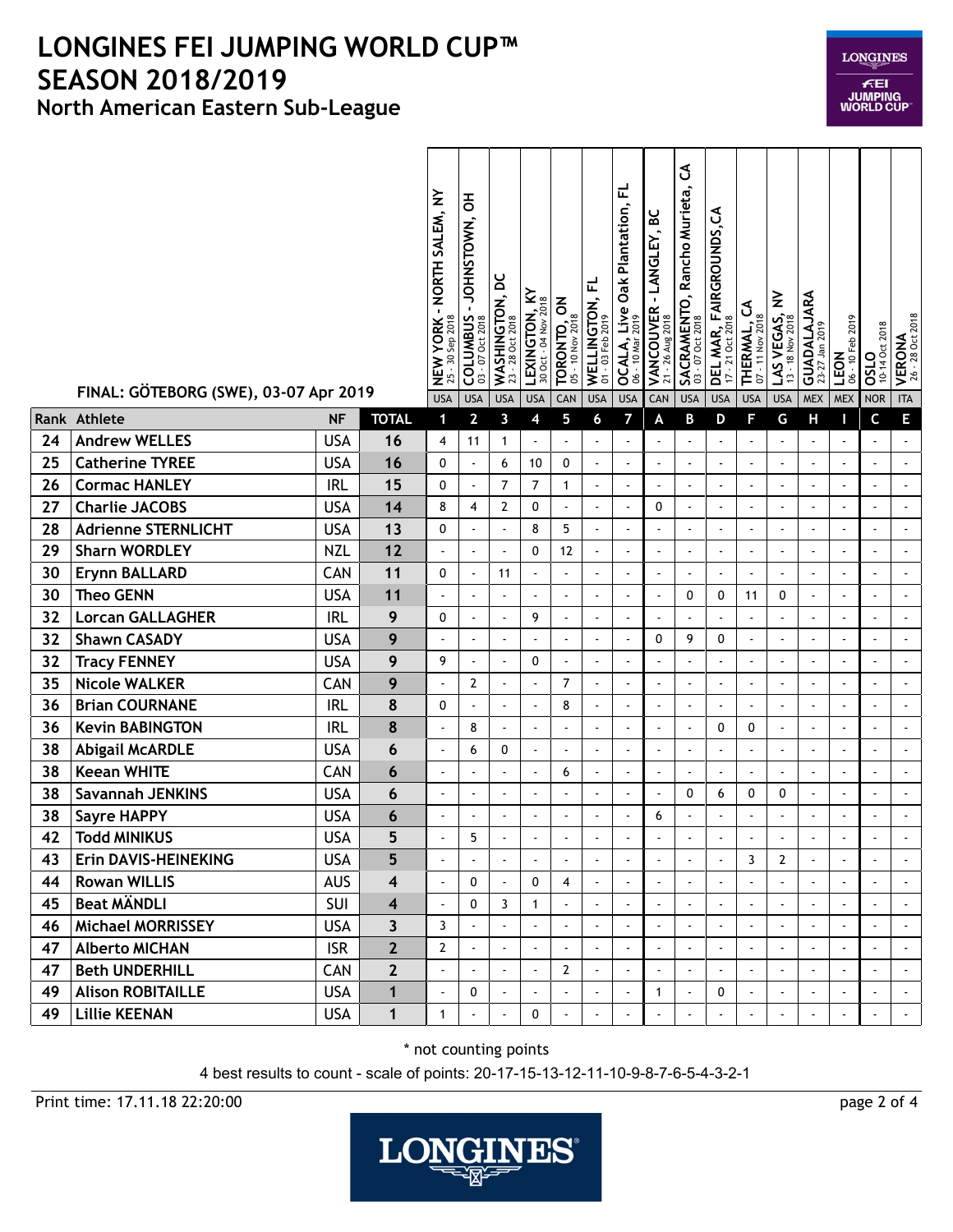|                | FINAL: GÖTEBORG (SWE), 03-07 Apr 2019 |            |              | - NORTH SALEM, NY<br><b>NEW YORK -</b><br>25 - 30 Sep 2018 | 공<br>JOHNSTOWN,<br>COLUMBUS | WASHINGTON, DC<br>$-28$ Oct 2018<br>$\overline{2}$ | LEXINGTON, KY<br>30 Oct - 04 Nov 2018 | <b>TORONTO, ON</b><br>05 - 10 Nov 2018 | ᆮ<br>WELLINGTON,<br>01 - 03 Feb 2019 | ᆮ<br>Oak Plantation,<br>OCALA, Live<br>06 - 10 Mar 2019 | <u>ട</u><br>- LANGLEY,<br><b>VANCOUVER</b><br>21 - 26 Aug 2018<br>$-26$ Aug $2018$ | Ś<br><b>SACRAMENTO, Rancho Murieta,</b><br>03 - 07 Oct 2018 | <b>DEL MAR, FAIRGROUNDS,CA</b><br>17 - 21 Oct 2018 | THERMAL, CA<br>07 - 11 Nov 2018 | LAS VEGAS, NV<br>13 - 18 Nov 2018 | GUADALAJARA     | 06 - 10 Feb 2019<br>LEON | <b>OSLO</b><br>10-14 Oct 2018 | VERONA<br>26 - 28 Oct 2018  |
|----------------|---------------------------------------|------------|--------------|------------------------------------------------------------|-----------------------------|----------------------------------------------------|---------------------------------------|----------------------------------------|--------------------------------------|---------------------------------------------------------|------------------------------------------------------------------------------------|-------------------------------------------------------------|----------------------------------------------------|---------------------------------|-----------------------------------|-----------------|--------------------------|-------------------------------|-----------------------------|
|                | Rank Athlete                          | <b>NF</b>  | <b>TOTAL</b> | <b>USA</b><br>$\mathbf 1$                                  | <b>USA</b><br>$\mathbf{2}$  | <b>USA</b><br>3                                    | <b>USA</b><br>4                       | CAN<br>5                               | <b>USA</b><br>6                      | <b>USA</b><br>7                                         | CAN<br>A                                                                           | <b>USA</b><br>B                                             | <b>USA</b><br>D                                    | <b>USA</b><br>F                 | <b>USA</b><br>G                   | <b>MEX</b><br>Н | <b>MEX</b><br>п          | <b>NOR</b><br>C               | <b>ITA</b><br>E             |
| 49             | <b>Susan HORN</b>                     | CAN        | $\mathbf{1}$ | $\blacksquare$                                             | $\mathbf{1}$                |                                                    | $\blacksquare$                        | $\blacksquare$                         |                                      | ä,                                                      |                                                                                    |                                                             |                                                    | ÷,                              | $\overline{a}$                    |                 | $\blacksquare$           |                               | $\hat{\phantom{a}}$         |
| $\frac{1}{2}$  | <b>Aaron VALE</b>                     | <b>USA</b> | $\bf{0}$     | $\blacksquare$                                             | $\blacksquare$              | 0                                                  | 0                                     | $\blacksquare$                         | $\blacksquare$                       | $\blacksquare$                                          | ÷,                                                                                 | $\overline{\phantom{a}}$                                    | $\sim$                                             | $\ddot{\phantom{a}}$            | ÷,                                | $\blacksquare$  | $\omega$                 |                               | $\hat{\phantom{a}}$         |
| $\blacksquare$ | <b>Ali WOLFF</b>                      | <b>USA</b> | $\bf{0}$     | $\blacksquare$                                             | 0                           |                                                    | 0                                     | $\blacksquare$                         | $\overline{\phantom{a}}$             | $\blacksquare$                                          |                                                                                    | $\overline{\phantom{a}}$                                    |                                                    | $\blacksquare$                  | $\blacksquare$                    |                 | ä,                       |                               | $\ddot{\phantom{a}}$        |
| $\blacksquare$ | <b>Christine MCCREA</b>               | <b>USA</b> | $\bf{0}$     | ÷,                                                         | 0                           |                                                    | ÷,                                    |                                        | ÷                                    | $\overline{a}$                                          |                                                                                    | ä,                                                          |                                                    | ÷,                              |                                   |                 | $\overline{a}$           |                               | $\overline{\phantom{a}}$    |
| $\blacksquare$ | <b>Hunter HOLLOWAY</b>                | <b>USA</b> | $\bf{0}$     | ÷,                                                         | 0                           | $\sim$                                             | $\tilde{\phantom{a}}$                 | $\blacksquare$                         | $\overline{\phantom{a}}$             | $\blacksquare$                                          |                                                                                    | $\blacksquare$                                              | $\overline{\phantom{a}}$                           | $\ddot{\phantom{a}}$            | $\ddot{\phantom{a}}$              |                 | $\overline{a}$           |                               | $\overline{\phantom{a}}$    |
| $\blacksquare$ | <b>Hyde MOFFATT</b>                   | CAN        | $\mathbf 0$  | 0                                                          | $\blacksquare$              | $\blacksquare$                                     | $\blacksquare$                        | $\ddot{\phantom{0}}$                   | $\overline{\phantom{a}}$             | $\blacksquare$                                          |                                                                                    | $\blacksquare$                                              |                                                    | $\overline{\phantom{a}}$        | $\blacksquare$                    |                 | $\blacksquare$           |                               | $\blacksquare$              |
| $\frac{1}{2}$  | lan MILLAR                            | CAN        | $\bf{0}$     | $\overline{a}$                                             |                             |                                                    | $\blacksquare$                        | 0                                      | ÷,                                   | $\ddot{\phantom{1}}$                                    |                                                                                    | ä,                                                          |                                                    | ÷,                              | $\ddot{\phantom{a}}$              |                 | ä,                       |                               | $\hat{\mathbf{z}}$          |
| -              | <b>Jennifer KOCHER</b>                | <b>USA</b> | $\bf{0}$     | $\blacksquare$                                             | ÷                           |                                                    | 0                                     | $\blacksquare$                         | ÷.                                   | ä,                                                      |                                                                                    | $\blacksquare$                                              |                                                    | $\ddot{\phantom{a}}$            | $\overline{a}$                    |                 | $\overline{a}$           |                               | ÷,                          |
| $\blacksquare$ | <b>Jessica SPRINGSTEEN</b>            | <b>USA</b> | $\bf{0}$     | $\blacksquare$                                             | $\blacksquare$              | $\sim$                                             | $\blacksquare$                        | $\blacksquare$                         | $\blacksquare$                       | ä,                                                      | $\sim$                                                                             | $\blacksquare$                                              | $\sim$                                             | ÷,                              | ÷,                                | $\sim$          | $\blacksquare$           |                               | 0                           |
| $\blacksquare$ | <b>Jimmy TORANO</b>                   | <b>USA</b> | $\bf{0}$     | 0                                                          | $\blacksquare$              | 0                                                  | $\blacksquare$                        | $\blacksquare$                         | $\blacksquare$                       | $\overline{\phantom{a}}$                                | $\blacksquare$                                                                     | $\blacksquare$                                              | $\blacksquare$                                     | ÷,                              | $\blacksquare$                    | $\blacksquare$  | ÷.                       |                               | $\blacksquare$              |
| $\blacksquare$ | <b>Jonathan McCREA</b>                | <b>USA</b> | $\bf{0}$     | ÷,                                                         | 0                           |                                                    | 0                                     |                                        | ÷,                                   | ä,                                                      |                                                                                    | $\overline{\phantom{a}}$                                    |                                                    | ÷,                              | ÷,                                |                 | ä,                       |                               | $\overline{a}$              |
| $\blacksquare$ | <b>Jonathon MILLAR</b>                | CAN        | $\bf{0}$     | $\sim$                                                     | ä,                          |                                                    | $\blacksquare$                        | 0                                      | ÷,                                   | ä,                                                      | $\overline{a}$                                                                     | $\sim$                                                      | ÷.                                                 | ÷,                              | ÷,                                |                 | $\overline{\phantom{a}}$ |                               | $\ddot{\phantom{a}}$        |
| $\blacksquare$ | <b>Juan Manuel BOLANOS BARRIOS</b>    | <b>ESA</b> | $\bf{0}$     | $\blacksquare$                                             | $\mathbf{0}$                | $\sim$                                             | $\blacksquare$                        | $\blacksquare$                         | $\tilde{\phantom{a}}$                | $\blacksquare$                                          | $\blacksquare$                                                                     | $\blacksquare$                                              | $\sim$                                             | ÷,                              | $\blacksquare$                    | $\blacksquare$  | $\blacksquare$           |                               | $\hat{\phantom{a}}$         |
| $\blacksquare$ | <b>Katherine STRAUSS</b>              | CAN        | $\bf{0}$     | 0                                                          | 0                           | $\sim$                                             | $\blacksquare$                        | $\sim$                                 | ÷,                                   | $\overline{a}$                                          |                                                                                    | $\overline{\phantom{a}}$                                    |                                                    | $\sim$                          | $\overline{\phantom{a}}$          |                 | $\blacksquare$           |                               | $\hat{\phantom{a}}$         |
| $\blacksquare$ | <b>Lindsay DOUGLASS</b>               | <b>USA</b> | $\bf{0}$     | 0                                                          | $\blacksquare$              | 0                                                  | $\blacksquare$                        | $\blacksquare$                         | ÷,                                   | $\overline{\phantom{a}}$                                |                                                                                    | ä,                                                          |                                                    | ÷,                              | $\blacksquare$                    |                 | ä,                       |                               | $\hat{\phantom{a}}$         |
| $\blacksquare$ | <b>Liza FINSNESS</b>                  | <b>USA</b> | $\mathbf 0$  | $\overline{\phantom{a}}$                                   | $\blacksquare$              | $\sim$                                             | 0                                     | $\blacksquare$                         | $\overline{\phantom{a}}$             | $\overline{\phantom{a}}$                                | $\overline{a}$                                                                     | $\sim$                                                      | $\overline{\phantom{a}}$                           | $\ddot{\phantom{a}}$            | $\sim$                            | $\sim$          | $\overline{a}$           |                               | $\overline{\phantom{a}}$    |
| $\blacksquare$ | <b>Martien VAN DER HOEVEN</b>         | <b>USA</b> | $\bf{0}$     | $\blacksquare$                                             | 0                           |                                                    | $\blacksquare$                        | $\blacksquare$                         | $\sim$                               | $\overline{\phantom{a}}$                                |                                                                                    | $\blacksquare$                                              |                                                    | $\blacksquare$                  | ÷,                                | $\sim$          | $\blacksquare$           |                               | $\blacksquare$              |
| $\blacksquare$ | Nicholas DELLO JOIO                   | <b>USA</b> | $\mathbf 0$  | $\ddot{\phantom{a}}$                                       | 0                           |                                                    | ä,                                    |                                        | ÷,                                   | $\overline{a}$                                          |                                                                                    | $\overline{\phantom{a}}$                                    |                                                    | ÷,                              | $\ddot{\phantom{a}}$              |                 | ä,                       |                               | $\Box$                      |
| ÷              | Paul O'SHEA                           | <b>IRL</b> | $\bf{0}$     | 0                                                          |                             |                                                    | ä,                                    |                                        | ÷                                    |                                                         |                                                                                    |                                                             |                                                    | ÷.                              |                                   |                 | $\overline{a}$           |                               | $\overline{\phantom{a}}$    |
| $\blacksquare$ | <b>Peter WYLDE</b>                    | <b>USA</b> | 0            | $\blacksquare$                                             | 0                           | $\blacksquare$                                     | $\blacksquare$                        | $\blacksquare$                         | $\bullet$                            | $\blacksquare$                                          | $\blacksquare$                                                                     | $\blacksquare$                                              | $\blacksquare$                                     | $\bullet$                       | $\blacksquare$                    | $\blacksquare$  | $\blacksquare$           | $\blacksquare$                | $\blacksquare$              |
| $\blacksquare$ | <b>Quentin JUDGE</b>                  | <b>USA</b> | $\mathbf 0$  | $\mathbf 0$                                                |                             |                                                    |                                       |                                        |                                      |                                                         |                                                                                    |                                                             |                                                    |                                 |                                   |                 |                          |                               |                             |
| $\blacksquare$ | <b>Richie MOLONEY</b>                 | <b>IRL</b> | $\pmb{0}$    | $\mathbf 0$                                                |                             |                                                    | $\blacksquare$                        | $\sim$                                 |                                      |                                                         |                                                                                    | $\blacksquare$                                              |                                                    |                                 | $\sim$                            |                 | $\blacksquare$           |                               |                             |
| $\blacksquare$ | <b>Scott KEACH</b>                    | <b>AUS</b> | $\bf{0}$     | $\blacksquare$                                             | 0                           |                                                    | $\blacksquare$                        | $\sim$                                 | $\sim$                               |                                                         | $\mathbf{r}$                                                                       | $\mathbf{r}$                                                |                                                    | $\overline{\phantom{a}}$        |                                   |                 |                          |                               | $\omega$                    |
| $\blacksquare$ | <b>Sloane COLES</b>                   | <b>USA</b> | $\pmb{0}$    | $\blacksquare$                                             | 0                           |                                                    |                                       |                                        | $\blacksquare$                       |                                                         |                                                                                    |                                                             |                                                    |                                 |                                   |                 | $\blacksquare$           |                               |                             |
| $\blacksquare$ | <b>Thaisa ERWIN</b>                   | <b>AUS</b> | $\pmb{0}$    | $\blacksquare$                                             | 0                           |                                                    | ä,                                    |                                        |                                      |                                                         |                                                                                    |                                                             |                                                    |                                 |                                   |                 | $\blacksquare$           |                               |                             |
| $\blacksquare$ | <b>Wilton PORTER</b>                  | <b>USA</b> | $\pmb{0}$    | ÷,                                                         |                             |                                                    | ä,                                    |                                        |                                      |                                                         |                                                                                    |                                                             |                                                    |                                 |                                   |                 | $\overline{\phantom{a}}$ | 0                             | $\mathcal{L}_{\mathcal{A}}$ |

\* not counting points

4 best results to count - scale of points: 20-17-15-13-12-11-10-9-8-7-6-5-4-3-2-1

Print time: 17.11.18 22:20:00 page 3 of 4



**LONGINES**  $\epsilon$ El **JUMPING<br>WORLD CUP**